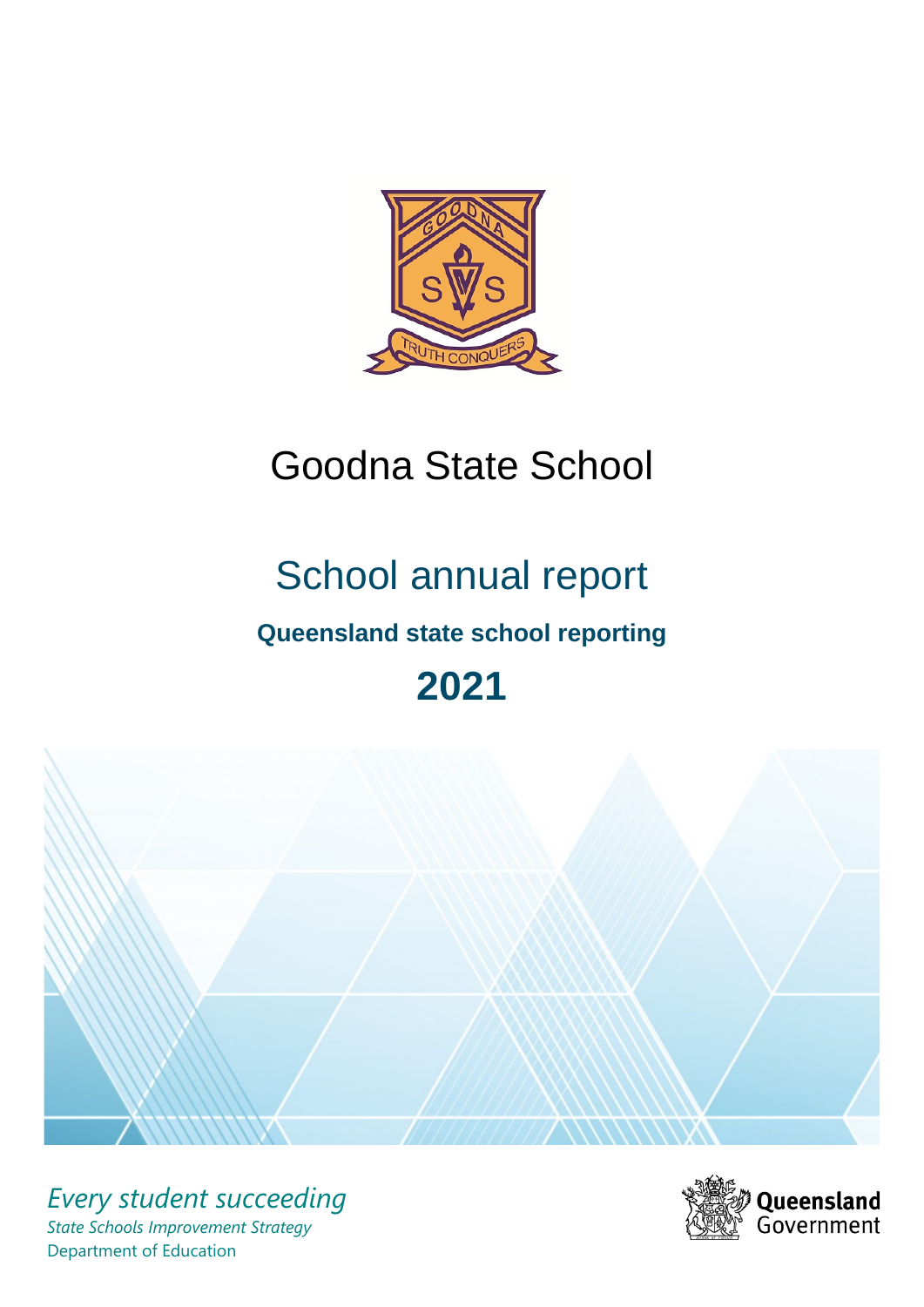**OFFICIAL – Public** Published as information source only. Public information used to create this report may not appear in this format in the public domain Please refer to disclaimer information.

#### **Contact details**

| <b>Postal Address</b> | 1 Albert Street Goodna 4300  |
|-----------------------|------------------------------|
| <b>Phone</b>          | (07) 3437 9333               |
| Fax                   | (07) 3437 9300               |
| <b>Email</b>          | principal@goodnass.eq.edu.au |
| Website               | https://goodnass.eg.edu.au   |

#### **Disclaimer**

The materials presented in this report are distributed by the Department of Education (the department) as an information source only.

The information and data in this report is subject to change without notice.<br>The department makes no statements, representations, or warranties about the accuracy or completeness of, and you should not rely on, any informa report.

The department disclaim all responsibility and all liability (including without limitation, liability in negligence) for all expenses, losses, damages and costs you might incur as a result of the information in this report being inaccurate or incomplete in any way, and for any reason. Despite our best efforts, the department makes no warranties that the information in this report is free of infection by computer viruses or other contamination.

2021 School annual report Goodna State School 1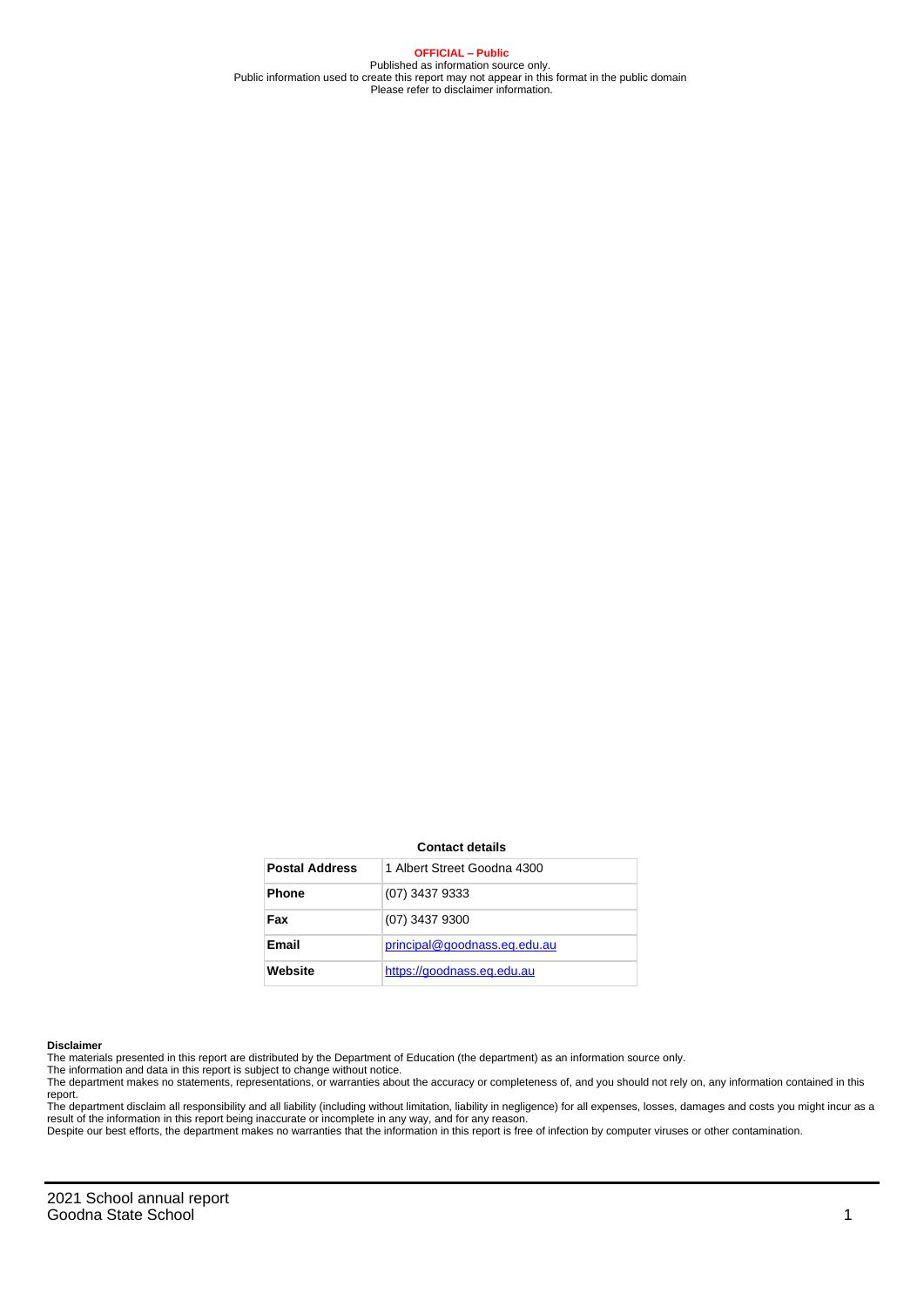| School context                   |                                                                                                                                                                                              |
|----------------------------------|----------------------------------------------------------------------------------------------------------------------------------------------------------------------------------------------|
| Coeducational or single sex      | Coeducational                                                                                                                                                                                |
| <b>Independent Public School</b> | No.                                                                                                                                                                                          |
| Year levels offered in 2021      | Prep Year - Year 6                                                                                                                                                                           |
| Webpages                         | Additional information about Queensland state schools is located on the:<br>My School website<br>Queensland Government data website<br>Queensland Government schools directory website.<br>٠ |

# **Characteristics of the student body**

### **Student enrolments**

#### **Table 1: Student enrolments by year level**

|                   |      | <b>February</b> |      |      | <b>August</b> |      |
|-------------------|------|-----------------|------|------|---------------|------|
| Year Level        | 2019 | 2020            | 2021 | 2019 | 2020          | 2021 |
| <b>Prep Year</b>  | 103  | 89              | 94   | 100  | 92            | 93   |
| Year <sub>1</sub> | 102  | 100             | 87   | 96   | 99            | 90   |
| Year 2            | 101  | 98              | 96   | 105  | 101           | 102  |
| Year <sub>3</sub> | 104  | 95              | 92   | 103  | 98            | 92   |
| Year 4            | 98   | 106             | 101  | 100  | 108           | 98   |
| Year <sub>5</sub> | 111  | 98              | 108  | 111  | 99            | 111  |
| Year <sub>6</sub> | 115  | 116             | 98   | 114  | 118           | 97   |
| <b>Total</b>      | 734  | 702             | 676  | 729  | 715           | 683  |

Notes

1. Student counts include headcount of all full- and part-time students at the school.

## **Average class sizes**

#### **Table 2: Average class size information for each phase of schooling**

| <b>Year Levels</b> | 2019 | 2020 | 2021 |
|--------------------|------|------|------|
| Prep – Year 3      | 24   | 24   | 24   |
| Year 4 – Year 6    | 25   | 25.  | 26   |

Notes

1. Classes are measured against the target of 25 students per teacher in Prep to Year 3 and Years 11 to 12, and target of 28 students per teacher in Years 4 to 10. Where composite classes exist across cohorts (e.g. Year 3/4) the class size targets would be the lower cohort target.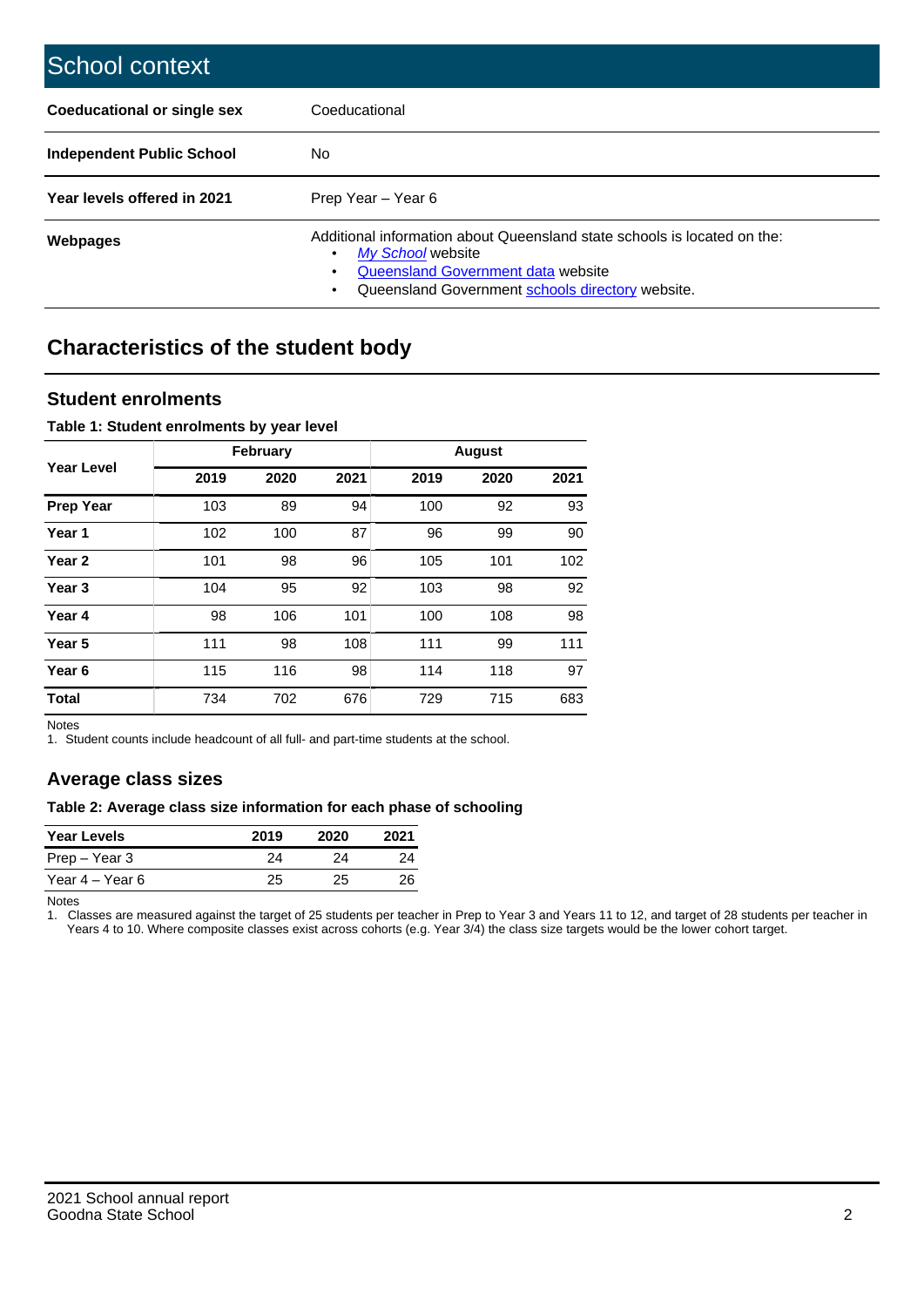## **Respectful relationships education**

To support students' learning, health and wellbeing all state schools are required to implement respectful relationships education through the Prep to Year 10 Australian Curriculum: Health and Physical Education and/or through school pastoral care programs across Prep to Year 12.

### **Parent, student and staff satisfaction**

Tables 3–5 show selected items from the Parent/Caregiver, Student and Staff School Opinion Surveys. In response to the COVID-19 health emergency, the annual school opinion surveys of students, teachers and staff were not administered in 2020. A new time series started in 2021 and data from this collection is not considered directly comparable with earlier collections due to significant methodology changes.

For state level information go to the **[School Opinion Survey](https://qed.qld.gov.au/publications/reports/statistics/schooling/schools/schoolopinionsurvey) webpage**.

#### **Table 3: Parent/Caregiver Survey**

| Percentage of parents/caregivers who agree <sup>1</sup> that:                                               | 2019   | 2020 | 2021  |
|-------------------------------------------------------------------------------------------------------------|--------|------|-------|
| This is a good school.                                                                                      | 100.0% |      | 94.4% |
| My child likes being at this school. <sup>2</sup>                                                           | 96.4%  |      | 95.8% |
| My child feels safe at this school. <sup>2</sup>                                                            | 100.0% |      | 93.0% |
| My child's learning needs are being met at this school. <sup>2</sup>                                        | 96.3%  |      | 92.8% |
| My child is making good progress at this school. <sup>2</sup>                                               | 100.0% |      | 94.4% |
| Teachers at this school expect my child to do his or her best. <sup>2</sup>                                 | 92.9%  |      | 97.2% |
| Teachers at this school provide my child with useful feedback about his or her school<br>work. <sup>2</sup> | 92.6%  |      | 95.6% |
| Teachers at this school motivate my child to learn. <sup>2</sup>                                            | 88.9%  |      | 95.7% |
| Teachers at this school treat students fairly. <sup>2</sup>                                                 | 100.0% |      | 95.7% |
| I can talk to my child's teachers about my concerns. <sup>2</sup>                                           | 96.4%  |      | 97.1% |
| This school works with me to support my child's learning. <sup>2</sup>                                      | 96.3%  |      | 95.7% |
| This school takes parents' opinions seriously. <sup>2</sup>                                                 | 100.0% |      | 88.9% |
| Student behaviour is well managed at this school. <sup>2</sup>                                              | 85.7%  |      | 88.9% |
| This school looks for ways to improve. <sup>2</sup>                                                         | 92.6%  |      | 95.5% |
| This school is well maintained. <sup>2</sup>                                                                | 96.4%  |      | 97.1% |

Notes

1. Agree represents the percentage of respondents who Somewhat Agree, Agree or Strongly Agree with the statement.

2. Nationally agreed parents/caregiver items.

3. DW = Data withheld to ensure confidentiality.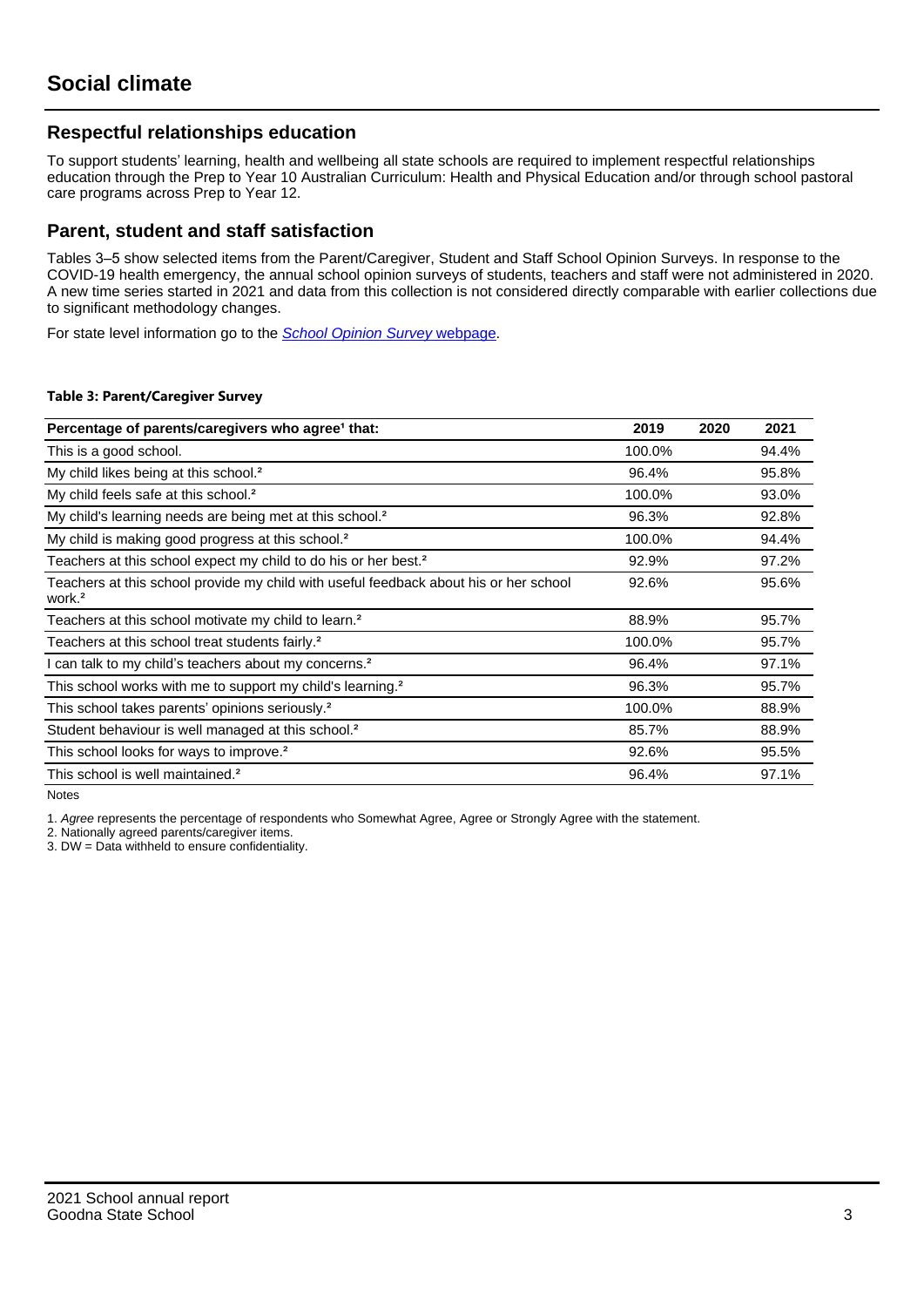#### **Table 4: Student Survey**

| Percentage of students who agree <sup>1</sup> that:                            | 2019  | 2020 | 2021  |
|--------------------------------------------------------------------------------|-------|------|-------|
| I like being at my school. <sup>2</sup>                                        | 96.6% |      | 89.2% |
| I feel safe at my school. <sup>2</sup>                                         | 93.3% |      | 87.9% |
| My teachers motivate me to learn. <sup>2</sup>                                 | 95.5% |      | 97.3% |
| My teachers expect me to do my best. <sup>2</sup>                              | 96.6% |      | 98.0% |
| My teachers provide me with useful feedback about my school work. <sup>2</sup> | 96.6% |      | 95.9% |
| Teachers at my school treat students fairly. <sup>2</sup>                      | 94.4% |      | 82.2% |
| I can talk to my teachers about my concerns. <sup>2</sup>                      | 92.1% |      | 89.6% |
| My school takes students' opinions seriously. <sup>2</sup>                     | 91.0% |      | 85.3% |
| Student behaviour is well managed at my school. <sup>2</sup>                   | 86.5% |      | 83.3% |
| My school looks for ways to improve. <sup>2</sup>                              | 96.6% |      | 95.9% |
| My school is well maintained. <sup>2</sup>                                     | 95.5% |      | 90.3% |
| My school gives me opportunities to do interesting things. <sup>2</sup>        | 97.7% |      | 94.7% |

Notes

1. Agree represents the percentage of respondents who Somewhat Agree, Agree or Strongly Agree with the statement.

2. Nationally agreed student items.

3. DW = Data withheld to ensure confidentiality.

#### **Table 5: Staff Survey**

| Percentage of staff who agree <sup>1</sup> that:                                                            | 2019  | 2020 | 2021   |
|-------------------------------------------------------------------------------------------------------------|-------|------|--------|
| I feel confident embedding Aboriginal and Torres Strait Islander perspectives across the<br>learning areas. | 96.0% |      | 96.7%  |
| I enjoy working at this school. <sup>2</sup>                                                                | 93.5% |      | 98.2%  |
| I feel this school is a safe place in which to work. <sup>2</sup>                                           | 89.1% |      | 100.0% |
| I receive useful feedback about my work at this school. <sup>2</sup>                                        | 95.6% |      | 94.5%  |
| Students are encouraged to do their best at this school. <sup>2</sup>                                       | 97.8% |      | 100.0% |
| Students are treated fairly at this school. <sup>2</sup>                                                    | 91.1% |      | 94.6%  |
| Student behaviour is well managed at this school. <sup>2</sup>                                              | 80.0% |      | 94.6%  |
| Staff are well supported at this school. <sup>2</sup>                                                       | 89.1% |      | 98.2%  |
| This school takes staff opinions seriously. <sup>2</sup>                                                    | 88.4% |      | 98.1%  |
| This school looks for ways to improve. <sup>2</sup>                                                         | 95.7% |      | 100.0% |
| This school is well maintained. <sup>2</sup>                                                                | 87.0% |      | 98.2%  |
| This school gives me opportunities to do interesting things. <sup>2</sup>                                   | 95.6% |      | 98.1%  |

Notes

1. Agree represents the percentage of respondents who Somewhat Agree, Agree or Strongly Agree with the statement.

2. Nationally agreed staff items.

3. DW = Data withheld to ensure confidentiality.

## **Description of how this school manages non-attendance**

Queensland state schools manage non-attendance in line with the Queensland Department of Education procedures: [Managing Student Absences and Enforcing Enrolment and Attendance at State Schools](https://ppr.qed.qld.gov.au/pp/managing-student-absences-and-enforcing-enrolment-and-attendance-at-state-schools-procedure); and [Roll Marking in State Schools,](https://ppr.qed.qld.gov.au/pp/roll-marking-in-state-schools-procedure) which outline processes for managing and recording student attendance and absenteeism.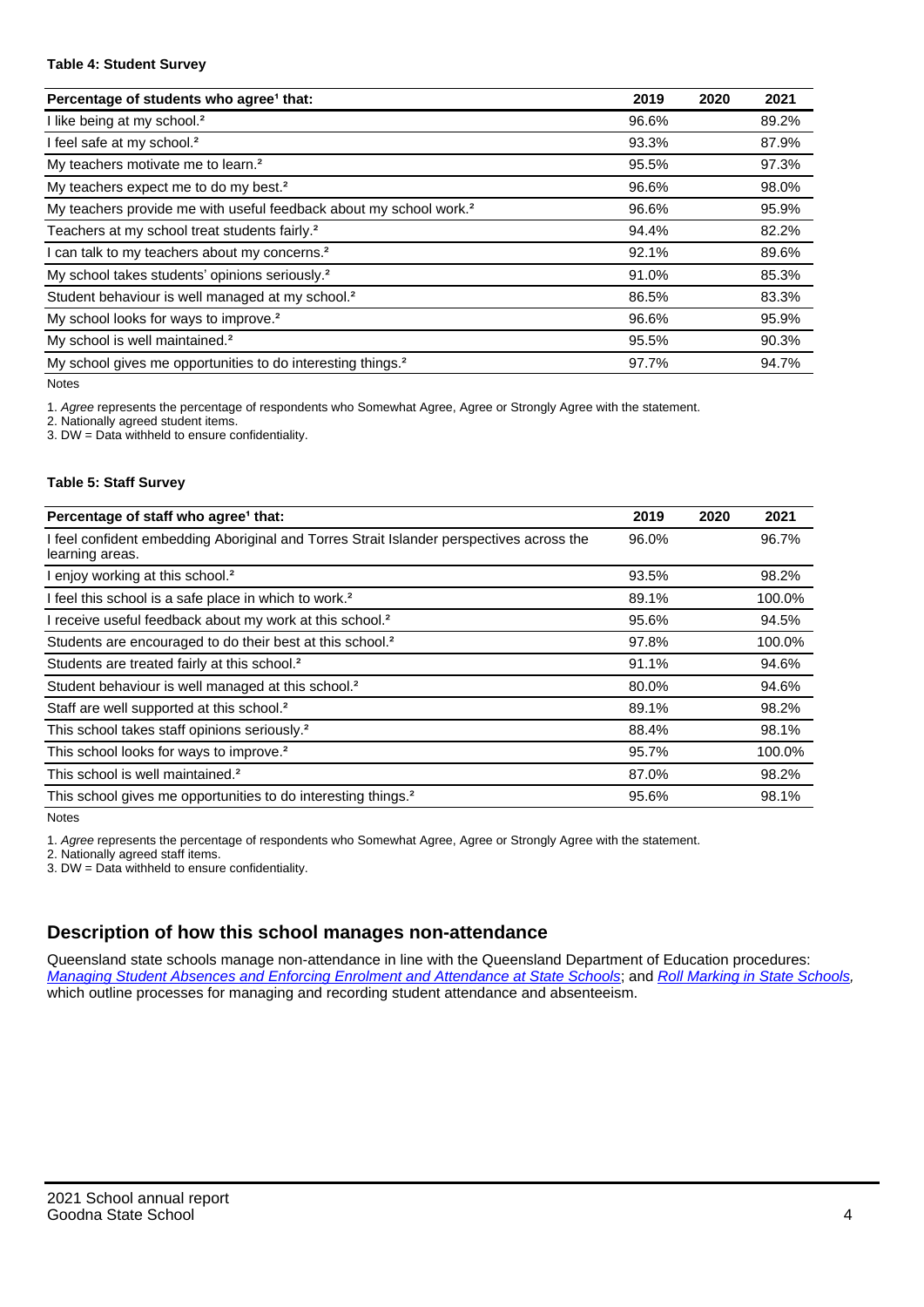## **School disciplinary absences**

#### **Table 6: Count of school disciplinary absences at this school**

| Type of school disciplinary absence | 2019 | 2020 | 2021 |
|-------------------------------------|------|------|------|
| Short suspension                    | 282  | 148  | 197  |
| Long suspension                     | 6    |      |      |
| Exclusion                           | 2    | U    |      |
| Total                               | 290  | 149  | 197  |

Notes

1. School disciplinary absence (SDA) data is a total of short suspensions (1–10 days), long suspensions (11–20 days), exclusions and cancellations. 2. The number of SDAs is not the number of students who received an SDA as one student may be suspended several times in a school year. Each time a student is suspended it is recorded as an additional SDA. The data does not reflect the outcomes of appeal decisions.

3. 2020 data was impacted by the COVID-19 health emergency. There were significantly fewer SDAs during the home-based learning period (the first five weeks of Term 2) compared to other years.

# **School funding**

## **School income broken down by funding source**

School income, reported by financial year accounting cycle using standardised national methodologies and broken down by funding source is available via the  $My$  School website.

#### **How to access our income details**

- 1. Click on the My School link <http://www.myschool.edu.au/>.
- 2. Enter the school name or suburb of the school you wish to search.

|  | Search by school name or suburb |  | <b>School sector</b> |  | $\sim$ and $\sim$ represents the set of $\sim$ | <b>State</b> |  |  |  |
|--|---------------------------------|--|----------------------|--|------------------------------------------------|--------------|--|--|--|
|--|---------------------------------|--|----------------------|--|------------------------------------------------|--------------|--|--|--|

3. Click on View School Profile to access the school's profile.



4. Click on Finances and select the appropriate year to view school financial information.

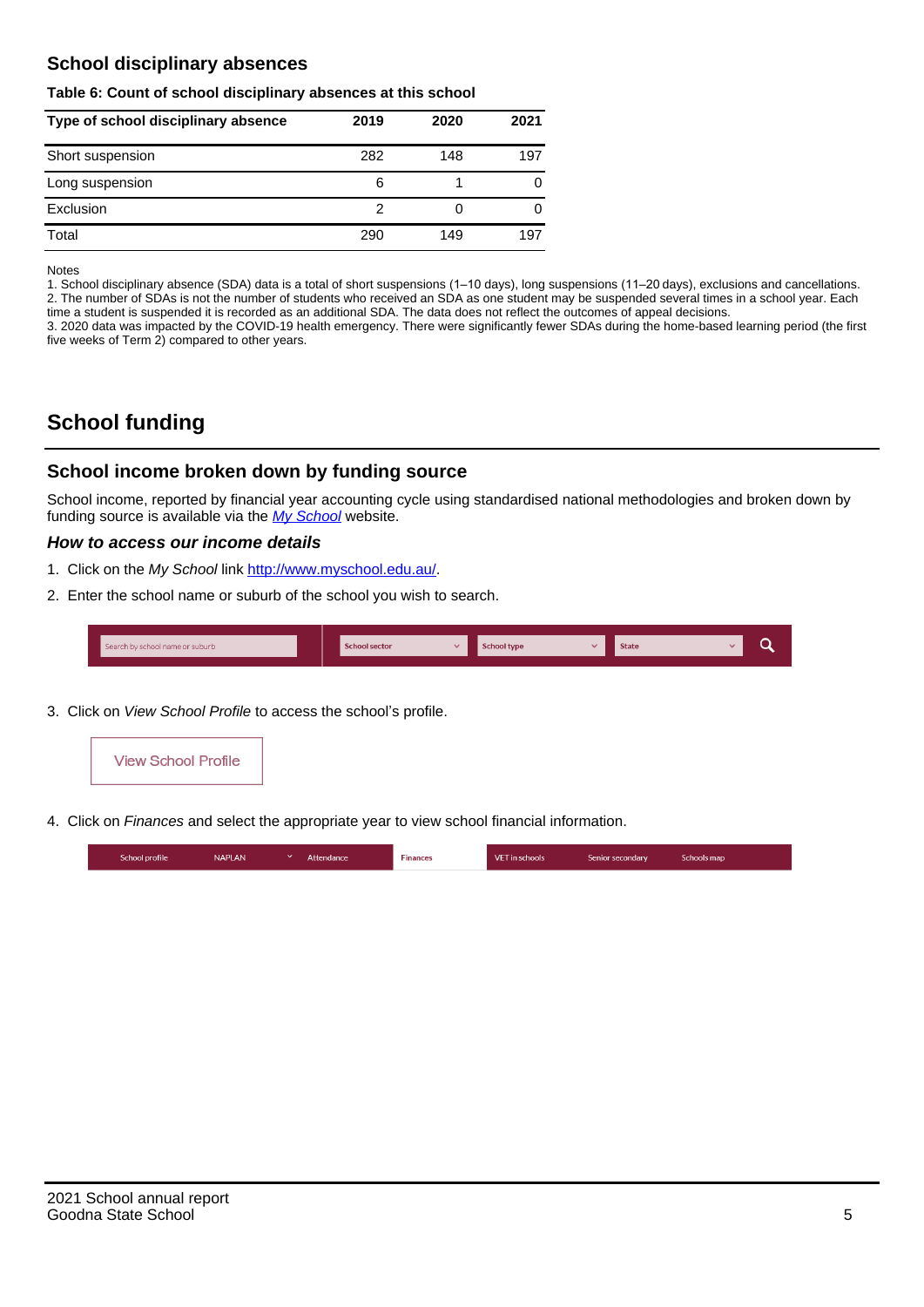# **Teacher standards and qualifications**

The Teacher registration eligibility requirements: Policy (p.1) states:

To be eligible for registration, a person must satisfy the Queensland College of Teachers (QCT) that they meet requirements regarding qualification and experience, or have otherwise met the requirements of the Australian Professional Standards for Teachers (APST). A person must also satisfy the QCT that they are suitable to teach and meet English language proficiency requirements. All these requirements are specified in the Act and the Education (Queensland College of Teachers) Regulation 2005 (the Regulation).

The qualifications required for teacher registration are successful completion of either -

- (a) a four-year initial teacher education program including teacher education studies of at least one year (e.g. a Bachelor of Education, or a double Bachelor degree in Science and Teaching) or
- (b) a one-year graduate initial teacher education program following a degree (e.g. a one-year Graduate Diploma of Education (Secondary) after a three-year Bachelor degree) or
- (c) another course of teacher education that the QCT is reasonably satisfied is the equivalent of (a) or (b). These are considered on a case-by-case basis.

For more information, please refer to the following link:

• <https://www.qct.edu.au/registration/qualifications>

# **Workforce composition**

## **Staff composition, including Indigenous staff**

#### **Table 7: Workforce composition for this school**

|                    |      | <b>Teaching staff</b> |      | Non-teaching staff |      |      | Indigenous staff |      |      |
|--------------------|------|-----------------------|------|--------------------|------|------|------------------|------|------|
| <b>Description</b> | 2019 | 2020                  | 2021 | 2019               | 2020 | 2021 | 2019             | 2020 | 2021 |
| Headcount          | 53   | 52                    | 53   | 52                 | 46   | 44   |                  | <5   |      |
| <b>FTF</b>         | 50   | 49                    | 50   | 32                 | 28   | 28   | <5               | ה>   |      |

Notes

1. Teaching staff includes school leaders.

2. Indigenous refers to Aboriginal and Torres Strait Islander people of Australia.

3. FTE = full-time equivalent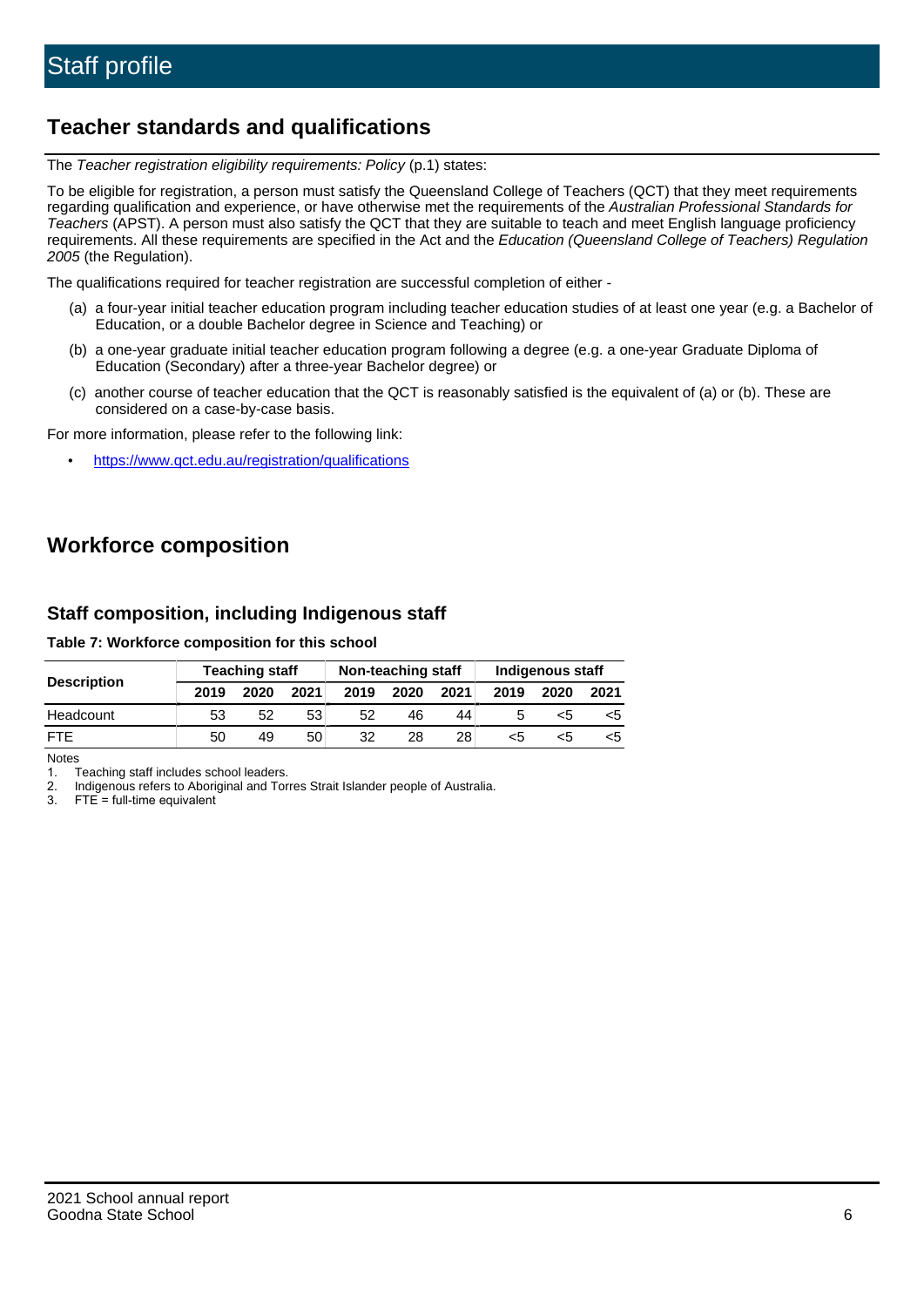# **Key student outcomes**

## **Student attendance**

Tables 8–9 show attendance rates at this school as percentages. In 2020, the COVID-19 health emergency affected student attendance in Queensland Government schools. Comparisons between 2020 and other years' attendance data should not be made.

#### **Table 8: Overall student attendance at this school**

| <b>Description</b>                                  | 2019 | 2020 | 2021 |
|-----------------------------------------------------|------|------|------|
| Overall attendance rate for students at this school | 88%  | 74%  | 86%  |

Notes

1. The attendance rate is the full- and part-time days attended as a percentage of enrolled school days.

2. Full-time students only.

#### **Table 9: Student attendance rates for each year level at this school**

| <b>Year Level</b> | 2019 | 2020 | 2021 |
|-------------------|------|------|------|
| Prep Year         | 86%  | 76%  | 87%  |
| Year <sub>1</sub> | 86%  | 77%  | 85%  |
| Year 2            | 88%  | 71%  | 87%  |
| Year <sub>3</sub> | 91%  | 70%  | 86%  |
| Year 4            | 88%  | 74%  | 86%  |
| Year 5            | 89%  | 73%  | 87%  |
| Year <sub>6</sub> | 88%  | 74%  | 87%  |

Notes

1. The attendance rate is the full- and part-time days attended as a percentage of enrolled school days.

2. Full-time students only.

3. DW = Data withheld to ensure confidentiality